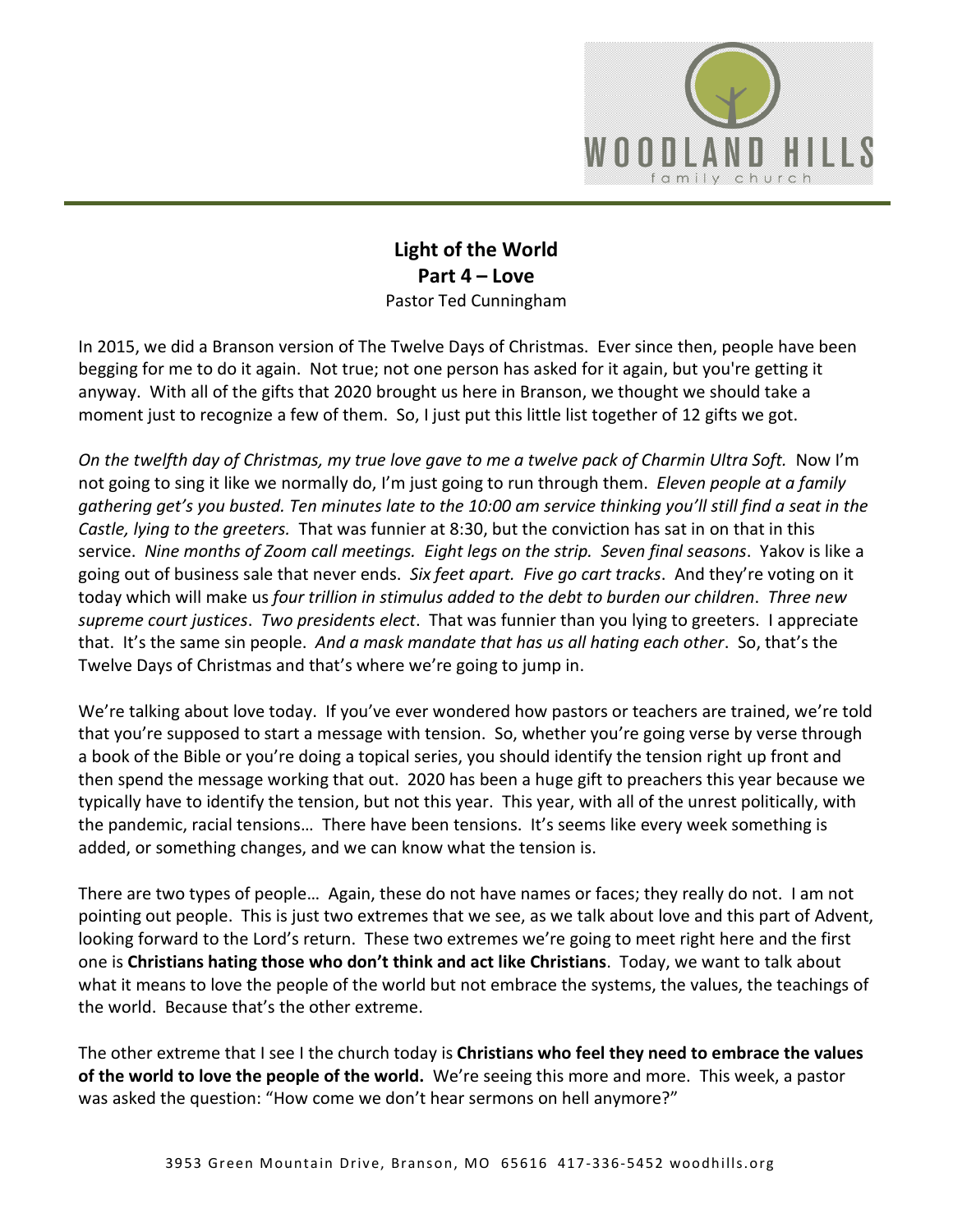"How come when we go to churches, everything is love, love, love, and there's never ever a conversation about hell and people aren't preaching about hell. I love what this pastor said. He quoted from that fiery Baptist preacher, Vance Havner. He preached on hell, trying to rescue people from it. One of his congregation members came up to him one Sunday and said, "I'm tired of all the messages on hell. I need you to preach more about the lowly, gentle Jesus. To which Vance Havner replied, "Where do you think I got all my information on hell?"

I know there are believers who are moving away from the doctrine or the teaching of our essential belief on hell, feeling they need to do that in order to love people. And they start reasoning. How can a loving God send anyone to hell? Today, we're in John 3: 16. A loving God sent his Son Jesus to die on the cross for you so you don't have to go to hell. Some are like, "If I'm going to love a family member or a friend who doesn't embrace my theology, what I believe about gender, what I believe about marriage, I should change that, embracing the values of the world in order to love that person." The answer is no you do not.

In Luke 2, we get this announcement. We've read it already in this season, but we focused on two parts. I want to look at another part of this passage today. It's the angels announcing to the shepherds. *[10](https://www.studylight.org/desk/?q=lu%202:10&t1=en_niv&sr=1) But the angel said to them, "Do not be afraid. I bring you good news…* the Messiah is born. *…that will cause great joy..."* We like to focus a lot on the good news and the great joy, but today, we want to talk about "…*for all the people."* We are a people of good news, a people of great joy and we are to be a people, follower of Jesus, who lives in the United States of America, and we're to be a people for all the people.

This week, a part of the tension and the debate… Beth Moore sent out a tweet and it was her most responded to tweet. There were articles going out about it. She called out Christian nationalism. It's just the fight begins. We can't end 2020 without a good fight giving us something to talk about around the Christmas table. I saw people going against Christian nationalism. I get it. I understand that. But it's the whole idea of patriotism that they were saying. I got this message of there was no love for the nation.

I just want to tell you it is perfectly okay for you to love your country. It's perfectly okay for you to love your nation. If you applauded on that statement, you better applaud on this next one. It is not okay for you to love only your nation. You see what's happening. Some are like nationalism, globalism… Listen, as a follower of Jesus, you're to have a heart for the entire world. I'm to have a heart for the entire world. I can love my country and I can love the people of the world. Didn't we sing this growing up? "*Jesus loves the little children, all the little children of the world. Red and yellow, black and white, they are precious in his sight. Jesus loves the little children of the world."*

If you have your bibles, turn to John 3. We're going to be in Verses 16-21 and we're going to look at God's heart for the world. I hope that today we all leave with a heart that is growing for the world. In a time of so much tension and outrage and frustration and bitterness, that we would be reminded, as a follower of Jesus, what we are called to do when it comes to loving neighbors, loving enemies, and loving each other.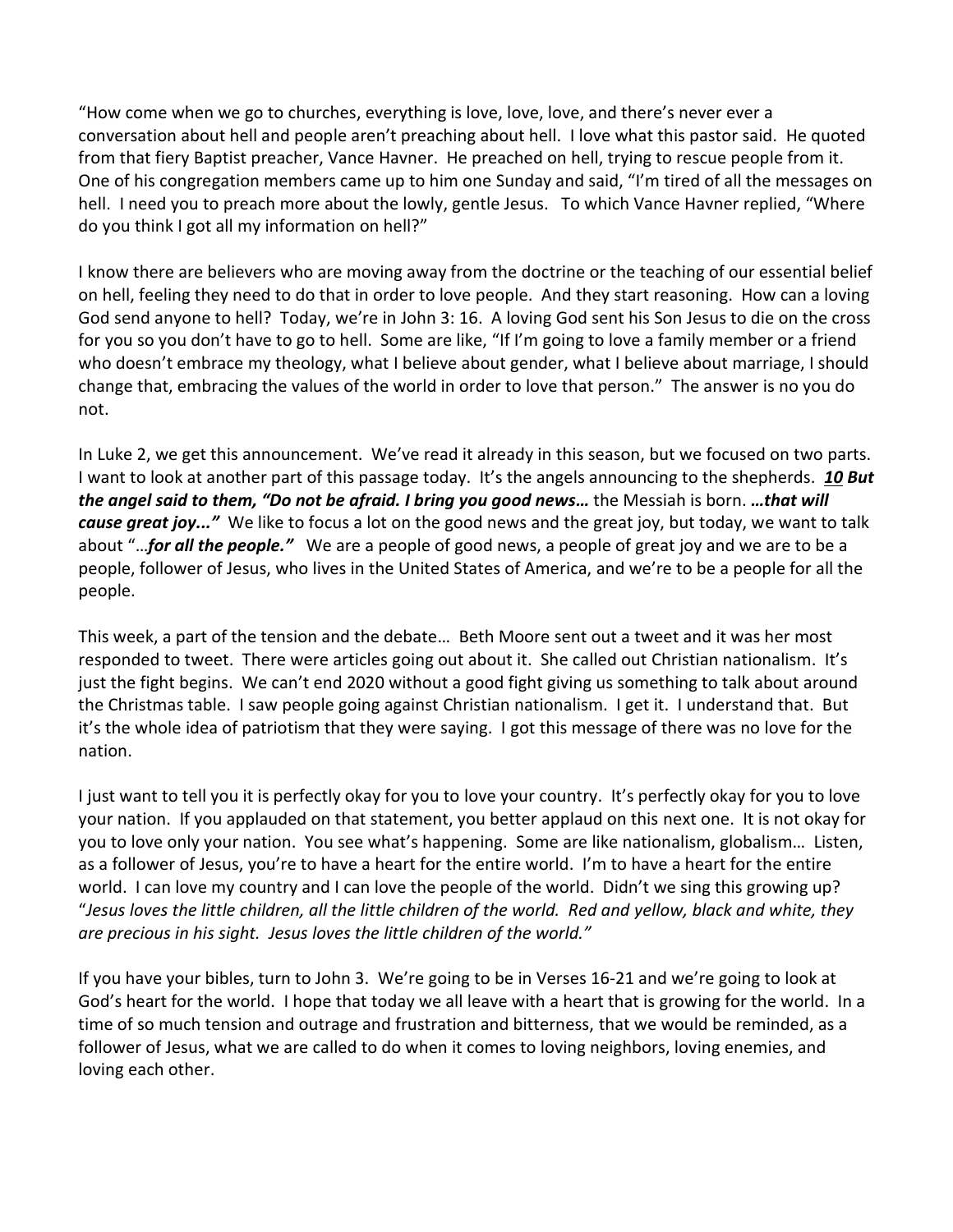John 3 – *[16](https://www.studylight.org/desk/?q=joh%203:16&t1=en_niv&sr=1) For God so loved the world…* In you Bible, underline *world* or circle *world* because we're going to come back and look at that word a little bit when we get through this text. *…that he gave his one and only Son, that whoever believes in him shall not perish but have eternal life. [17](https://www.studylight.org/desk/?q=joh%203:17&t1=en_niv&sr=1) For God did not send his Son into the world to condemn the world…*

Make sure we are very clear. We've talked about this. We are in between the first coming and the second coming of Christ. The first coming of Christ, Christ died, he offers the free gift of salvation, but make no mistake about it. We are now awaiting his second coming and at his second coming, he will come in judgement on those who did not receive his free gift of salvation at the first coming. *…but to save the world through him.* This is what John is saying in Verse 17 - *For God did not send his Son into the world to condemn the world…* This gospel is teaching us God did not send his son into the world to condemn the world, but to save it. This was the point of Jesus coming at the first Advent.

*[18](https://www.studylight.org/desk/?q=joh%203:18&t1=en_niv&sr=1) Whoever believes in him is not condemned…* This is the message we want for you at Christmas. We want you to hear and we want you to know that good news of Jesus Christ dying for your sins is that you can have salvation. This brings great joy and it is available to all, not a spiritual elite, not a certain people group. It's not privileged for one nation, it's for all the people. *…but whoever does not believe stands condemned already because they have not believed in the name of God's one and only Son.*

So, this is the verdict off of Verses 16,17, and 18. *[19](https://www.studylight.org/desk/?q=joh%203:19&t1=en_niv&sr=1) This is the verdict: Light has come into the world, but people loved darkness…* We looked at this week one. We looked at the darkness that we tend to consult and then we continue to live in the darkness, but we need to turn to the light and the light clearly is Jesus. *…instead of light because their deeds were evil. [20](https://www.studylight.org/desk/?q=joh%203:20&t1=en_niv&sr=1) Everyone who does evil hates the light, and will not come into the light for fear that their deeds will be exposed. [21](https://www.studylight.org/desk/?q=joh%203:21&t1=en_niv&sr=1) But whoever lives by the truth comes into the light, so that it may be seen plainly that what they have done has been done in the sight of God.*

Let's look at that word *world* for just a moment. For God so loved the world… The Greek word is *cosmos*, and it means *order*. Just for a fun little fact, this is where we get our word *cosmetics*. I chuckled a little bit this week and I thought to myself, every time you put on cosmetics, you are bringing order to your face. So just think of that the next time… You're just bringing a little order.

Cosmos is used a couple of different ways in the New Testament. It's actually used 185 times in the new testament. One hundred and five of those times it is used by John. And 78 of those times is in this gospel, the Gospel of John. And 24 times in his epistles, and 3 times in the Book of Revelation. It has a couple of different thoughts behind it. The first one we clearly understand is God's creation. The cosmos is used to talk about God's creation. And you and I are called to enjoy God's creation and we're called to care for God's creation.

In John 3: 16, it's used to talk about the people of the world. Some commentaries would tell you it's both because you and I are created beings. So, that's how cosmos is used there. But there is another way we want to see it used today.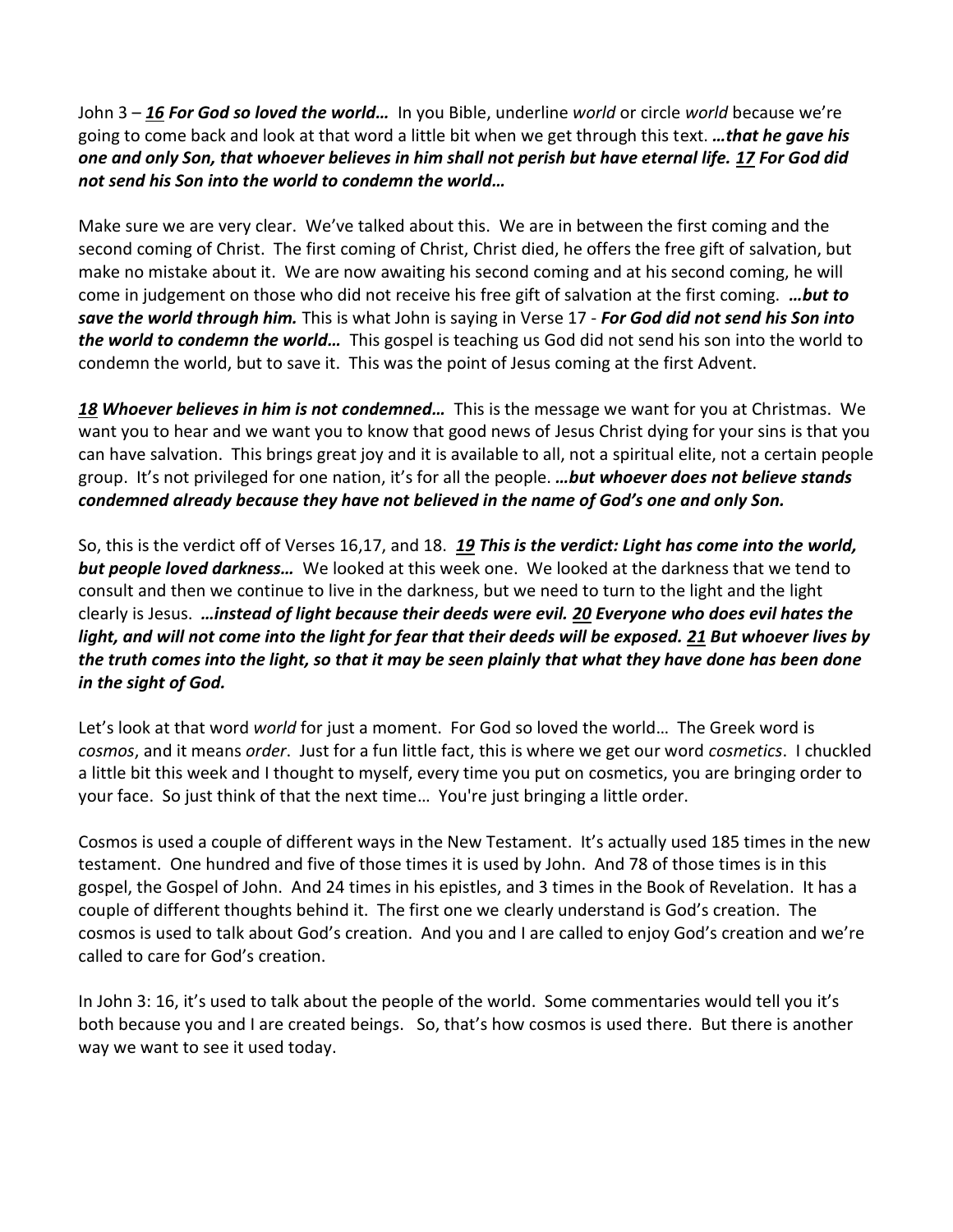If you grew up like I did, in an independent, fundamental, pre-millennial, King James Version only Baptist church, we had a word called *worldliness*. We heard it all the time – worldliness. And this is what cosmos means in that respect. I got this straight from one of my favorite commentaries. *"It's the evil, organized system under Satan, which operates through unbelieving people who are God's enemies."* I think you see this happening. I see it happening on a regular basis. Christians have all of this jumbled up. We're not supposed to be allowing this into us. And the best way to not have this in us – the values of the world, the systems of the world – is to create attitude toward these people. You see the outrage online all the time – a desire to stand up for what you believe is a Christian nation finds you fighting with people and arguing and wanting to win against people instead of loving all of the people of the world and having a heart for people of the world as God has for the world.

We read about this in 1 John. This is another way that John uses it. *[15](https://www.studylight.org/desk/?q=1jo%202:15&t1=en_niv&sr=1) Do not love the world or anything in the world.* This is where we got that term and that idea of worldliness. We don't what this in us. Why? *If anyone loves the world…* The ways of the world, the values of the world, the teaching of the world, what the world has to offer. *…love for the Father is not in them.* What is John saying? We know and rely on the love that God has for us. *[16](https://www.studylight.org/desk/?q=1jo%202:16&t1=en_niv&sr=1) For everything in the world—the lust of the flesh, the lust of the eyes, and the pride of life—comes not from the Father but from the world. [17](https://www.studylight.org/desk/?q=1jo%202:17&t1=en_niv&sr=1) The world and its desires pass away, but whoever does the will of God lives forever.*

Let's put this in perspective that we all would really walk out understanding this is what it means. You and I are called **to hate the ways of the world, not the people of the world**. So, let's make that the first distinction today. We're to hate the ways of the world. We're not to embrace the ways of the world. We're not to walk in the ways of the world. We're not to allow the ways of the world to influence us and help us make decisions for life, for work, for marriage, for family. So, you've heard it said, "Be in the world, buy not of the world."

I grew up not really getting that because I kind of grew up in a system, in a church that taught me to avoid the people of the world. The best way to keep the world away from you is don't go to the world. We're going to keep you here at church as much as possible. Don't do sports. Don't have friends in the neighborhood that could lead you astray. We need to understand we avoid the ways of the world, not the people of the world. I don't cut the people out of my life. I want to see friends and family walking in light. Do you want to see your friends and family walking in light? Do you want to see your friends and family coming to faith in Jesus Christ? I do. And I want to be a witness to them, not avoiding them for fear of how they are going to influence me.

Jesus put it this way in John 15, John's Gospel. *[18](https://www.studylight.org/desk/?q=joh%2015:18&t1=en_niv&sr=1) "If the world hates you, keep in mind that it hated me first.* I think this is part of the tension that we deal with. They're coming at us. They hate our values. They don't think like us, they don't act like us, and they hate us for the way we think, and they want us to change the way we think, so there's this hatred for us. Keep in mind, Jesus said, "It hated me first." *[19](https://www.studylight.org/desk/?q=joh%2015:19&t1=en_niv&sr=1) If you belonged to the world, it would love you as its own. As it is, you do not belong to the world, but I have chosen you out of the world. That is why the world hates you.* You are here on a journey. This is temporary. This is for a short period of time, but this is not your home. This is not where you settle, so that tension is going to be there.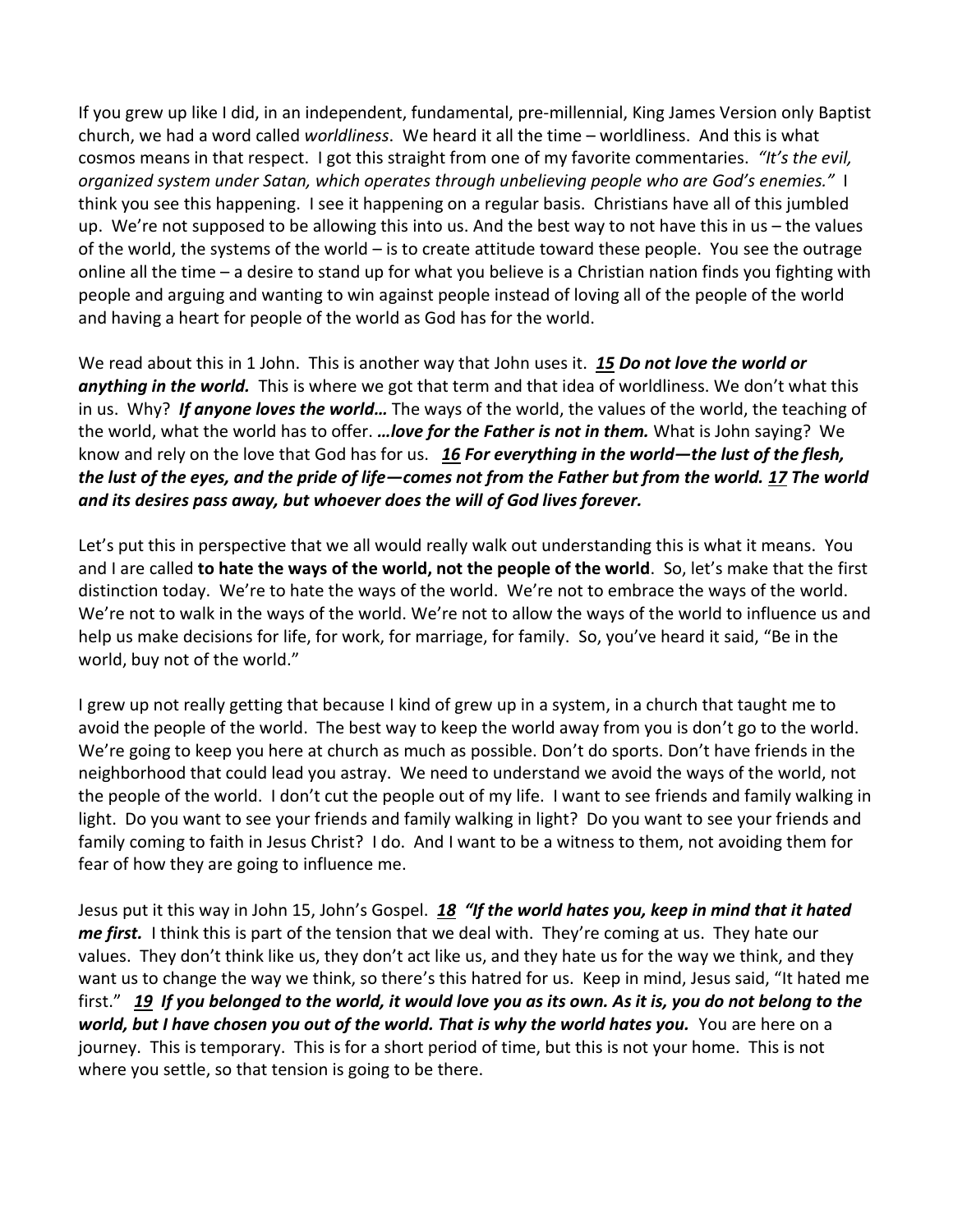This is what Jesus was warning us would happen, but here's what he wasn't saying. Jesus warned us that the world would hate us. He wasn't telling us to hate or avoid the people of the world. That's not at all what he was speaking to.

So, let's look at what it means. If there's been one verse that has been quoted this year more than Philippians 4: 13 or Jeremiah 29:11, it has been, "Love your neighbor." You've seen it hashtag, hashtag, hashtag. I'm doing this because I love my neighbor. My family is doing this because we love our neighbors.

In Matthew 22, we get the Great Commandment. *[34](https://www.studylight.org/desk/?q=mt%2022:34&t1=en_niv&sr=1) Hearing that Jesus had silenced the Sadducees, the Pharisees got together. [35](https://www.studylight.org/desk/?q=mt%2022:35&t1=en_niv&sr=1) One of them, an expert in the law, tested him with this question: [36](https://www.studylight.org/desk/?q=mt%2022:36&t1=en_niv&sr=1) "Teacher, which is the greatest commandment in the Law?"* Think through all the hundreds of laws. What would be the greatest?

*[37](https://www.studylight.org/desk/?q=mt%2022:37&t1=en_niv&sr=1) Jesus replied: " 'Love the Lord your God with all your heart and with all your soul and with all your mind.' [38](https://www.studylight.org/desk/?q=mt%2022:38&t1=en_niv&sr=1) This is the first and greatest commandment. [39](https://www.studylight.org/desk/?q=mt%2022:39&t1=en_niv&sr=1) And the second is like it: 'Love your neighbor as yourself."* You've probably seen this more in 2020 than any other verse. And Jesus says in Verse 40, to sum this thought up. *[40](https://www.studylight.org/desk/?q=mt%2022:40&t1=en_niv&sr=1) "All the Law and the Prophets hang on these two commandments."*

What we've seen this year and what we need to be reminded of is there are a lot of different ways to love your neighbor. You love your neighbor in different ways than I love my neighbor and we could do some basic or general ones, but we're going to keep it pretty specific to 2020. So, this is a list. This isn't an exhaustive list. You might add something to it; you might take something away. We created a little bit of tension at the beginning and we're about ready to create more tension than we've had in a long time… So, here we go.

## **Loving your neighbor**:

**Wearing a mask**. That's probably the primary hashtag you've seen with love your neighbor. "I wear a mask because I love my neighbor." What does that mean? "If I catch you in public not wearing a mask it's because you hate your neighbor." This is what's happening. "You either do it like I do it and that shows love. If you don't, oh, well, then you must not."

**Canceling family gatherings**. I'm going to keep it specific to our church. There are people in here who, because they love their family and friends, have decided because of the underlying health conditions, they would cancel a family gathering. That was one way to love their neighbors.

We had other people in here who said, "We are in no way, shape, or form canceling any family gathering because we think this could be the last one." I've been praying the Lord's return is between now and next year.

So, same issue handled two different ways. If I can argue, I think both people love their neighbors.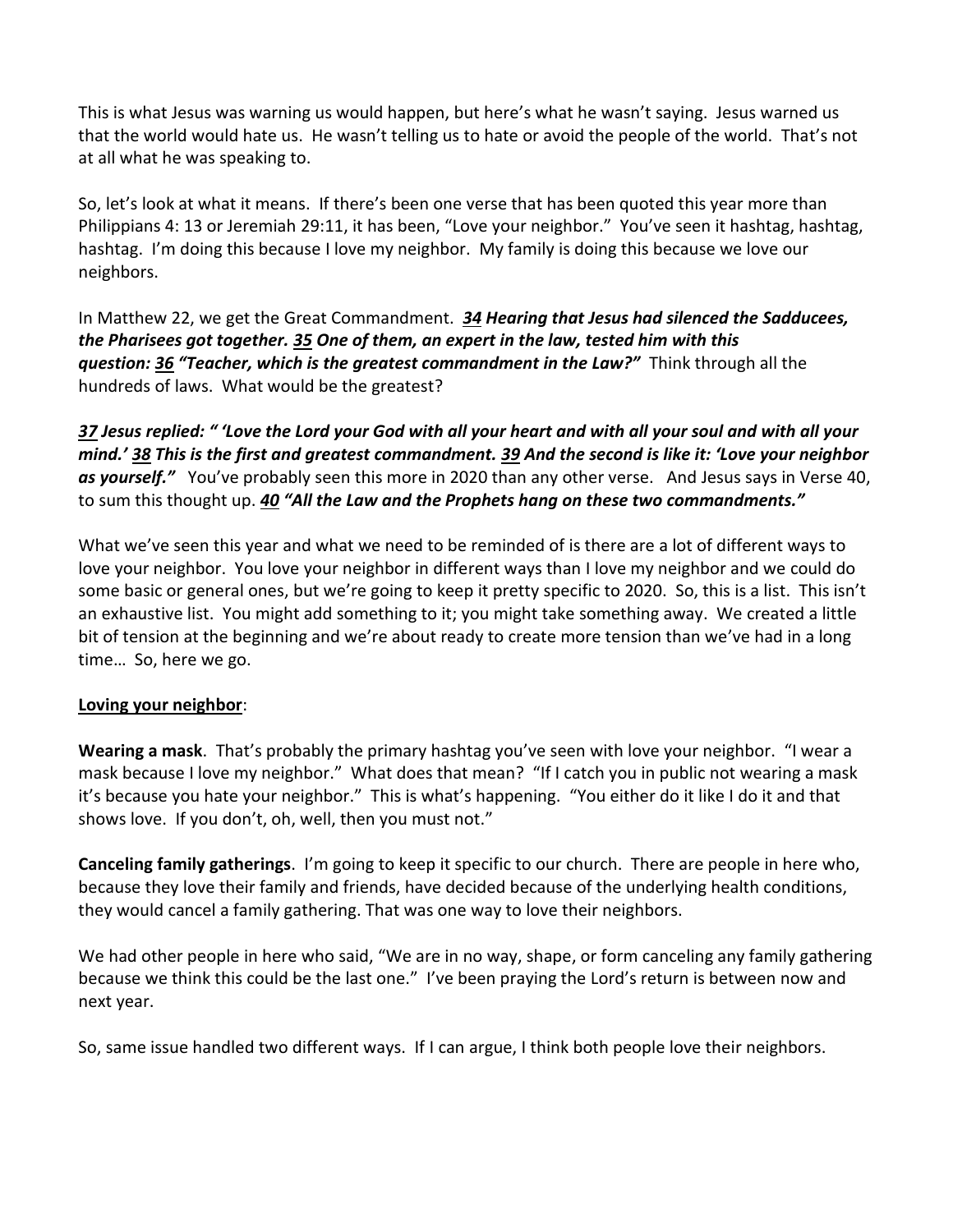**Regathering at church**. This one… The weekend we were getting ready to gather as a church for the first time in May, a friend of mine went on the news and said, "We are not gathering for the rest of 2020 because we love our neighbors." I haven't seen him since. As soon as we get out of this pandemic, I'm going to punch him right in the face. In the loving, kind way. It won't be mean. But isn't that something? The very same week? I posted, "There are churches choosing not to gather in 2020 because they love their neighbors. We're gathering because we love our neighbors."

**Posting on Blackout Tuesday**. I did. You've heard me say… I've used the "take a knee" illustration a lot, saying I believe we need to listen. So, I posted a blackout screen and just wrote over it, "Listening screams you matter to me, you are valuable to me." Listening doesn't mean I agree with you; disagreeing with you doesn't mean I hate you; it just means you matter to me and that's why I'm going to listen. That very same day, I had a friend of mine, a strong believer in Christ, a leader for years in the church, who didn't post anything. He was going through a major surgery. He didn't have time to post anything. But then it started coming at him. "Why aren't you posting?" I used to think just posting got me in trouble, but now we live in a day and age where not posting is going to me in trouble. I'm just here to tell you there's a lot of ways to love your neighbors.

**Bearing Arms**. I'm going with this one because why not? We're in the Ozarks and a couple hundred of you in here have a gun right now. Did you know there are people in here that have a concealed weapon, #beausetheylovetheirneighbors. Do you know that? And there are those of you… And not many of you… I don't know how you'd ever find comfort at Woodland Hills Bass Pro Community Church, if you are anti-gun.

I can even go so far as to say we have folks in our church who have had friends, family members lose their lives getting in the middle of a neighbor's conflict trying to stop a fight and it cost them their lives. There are people who carry because they believe it's their responsibility to help protect people.

Some of you are going, "When you were going to give a list on loving your neighbor, why can't we just take cookies to them? Why'd you have to go there? Ted, what happened to the fruitcakes at Christmas; that's how we show love for our neighbors." This is just a small portion of 2020. I plead with you to get this next one.

**Your way is one way to love your neighbor, but it is not the only way.** There are a lot of different ways to love your neighbor.

I was accused in the summer of virtue signaling. Somebody came at me… I knew what it was, but I thought I better research it so I could be more effective at it. No, I haven't posted very much online lately because it's just been a very peaceful time. So, I went online, and I started researching. This is a basic definition of it. I'm sure there are a lot of different things you could add to this or take away from it. Here's just a working definition. If you Google it, this is what you'll read. "The action or practice of publicly expressing opinions or sentiments or actions (love your neighbor) intended to demonstrate one's good character or the moral correctness of one's position on a particular issue."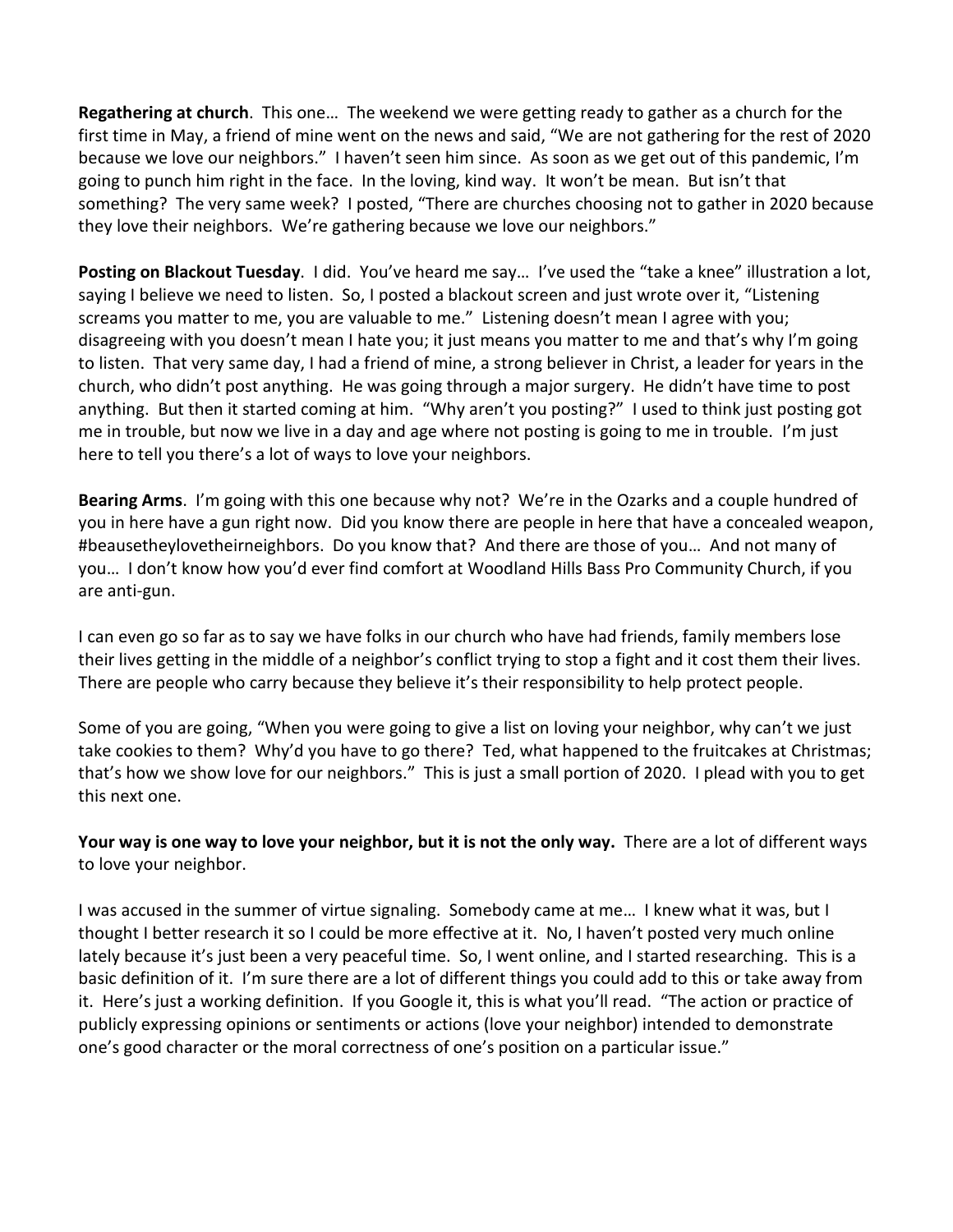And what we've seen this year is "my position over yours. I'm doing this. I don't see you doing it, so you must not…" Wow, that's a pretty big leap. But here's the cool thing, Jesus speaks directly to this. you can't be more specific with how Jesus wants us to deal with virtue signaling.

In Matthew 6, Jesus says, *[1](https://www.studylight.org/desk/?q=mt%206:1&t1=en_niv&sr=1) "Be careful not to practice your righteousness in front of others…* Now, if you're wearing a mask to love your neighbor, obviously, we see that. We're going to see it; you just don't need to tell me about it all the time. You don't need to let everybody know how incredibly, morally correct you are. Jesus is saying if that's why you're practicing it and you want*… to be seen by them. If you do, you will have no reward from your Father in heaven.* Why? Because the reward you were going after was to be seen by them. Jesus is saying if that's what you go into it for and that's what you get, you will have no reward from your Father in heaven. In other words, love your neighbor and be very quiet about it. Go deliver a fruitcake and don't post it online.

Amy and I joke about this quite a bit. When I do something nice for her around the house, I'll pause and go, "Should we get a video of this real quick? You might want to post this." If I say the right thing, I'm like, "Do you want to put that out on Twitter really quick. We want people to know how awesome I am." #husbandoftheyear. You laugh because you think that's ridiculous. But how many times a week do we do that? How many times have you done something kind, it wasn't captured, and you had to reenact it? You should use #reenactment. "It happened a few minutes ago but did have it captured for you and the world to see." Let's practice this this week. Let's love our neighbors and be very quiet about it.

Who are your neighbors? Your neighbors who are different than you. They can be difficult, they can be dangerous, they can be democrats, they can be republicans. They don't look like you, they don't think like you, they don't talk like you.

Why don't we **love someone this week who doesn't love us back?** Some of you are in that marriage right now. You need to love someone who doesn't love you back. How about this? **Care for someone who couldn't care less about you**. That may take place around the Christmas table this week on Christmas Eve or Christmas Day. Where Jesus is going to take us next. **Love someone who hates you**. Hate the values of the world; don't embrace the values of the world, no way. But while doing that, we love the people of the world.

In Matthew 5, Jesus said*, [43](https://www.studylight.org/desk/?q=mt%205:43&t1=en_niv&sr=1) "You have heard that it was said, 'Love your neighbor and hate your enemy.'"* That just makes sense. But Jesus says, *[44](https://www.studylight.org/desk/?q=mt%205:44&t1=en_niv&sr=1) "But I tell you, love your enemies and pray for those who persecute you, [45](https://www.studylight.org/desk/?q=mt%205:45&t1=en_niv&sr=1) that you may be children of your Father in heaven. He causes his sun to rise on the evil and the good and sends rain on the righteous and the unrighteous.* Now watch what he says. *[46](https://www.studylight.org/desk/?q=mt%205:46&t1=en_niv&sr=1) If you love those who love you, what reward will you get?* Meaning it doesn't take work to love a lovable person. It doesn't take work at a family gathering to grab that cousin or that aunt or that uncle that you get along with and go, "Let's just go over to the corner and have our own little conversation." That's easy. That doesn't take work it doesn't take skill.

*Are not even the tax collectors doing that? [47](https://www.studylight.org/desk/?q=mt%205:47&t1=en_niv&sr=1) And if you greet only your own people…"* We've said this. It's racism to love only your people. That doesn't mean you can't love your people. Love your people, but don't just only love your people. Love all the people of the world.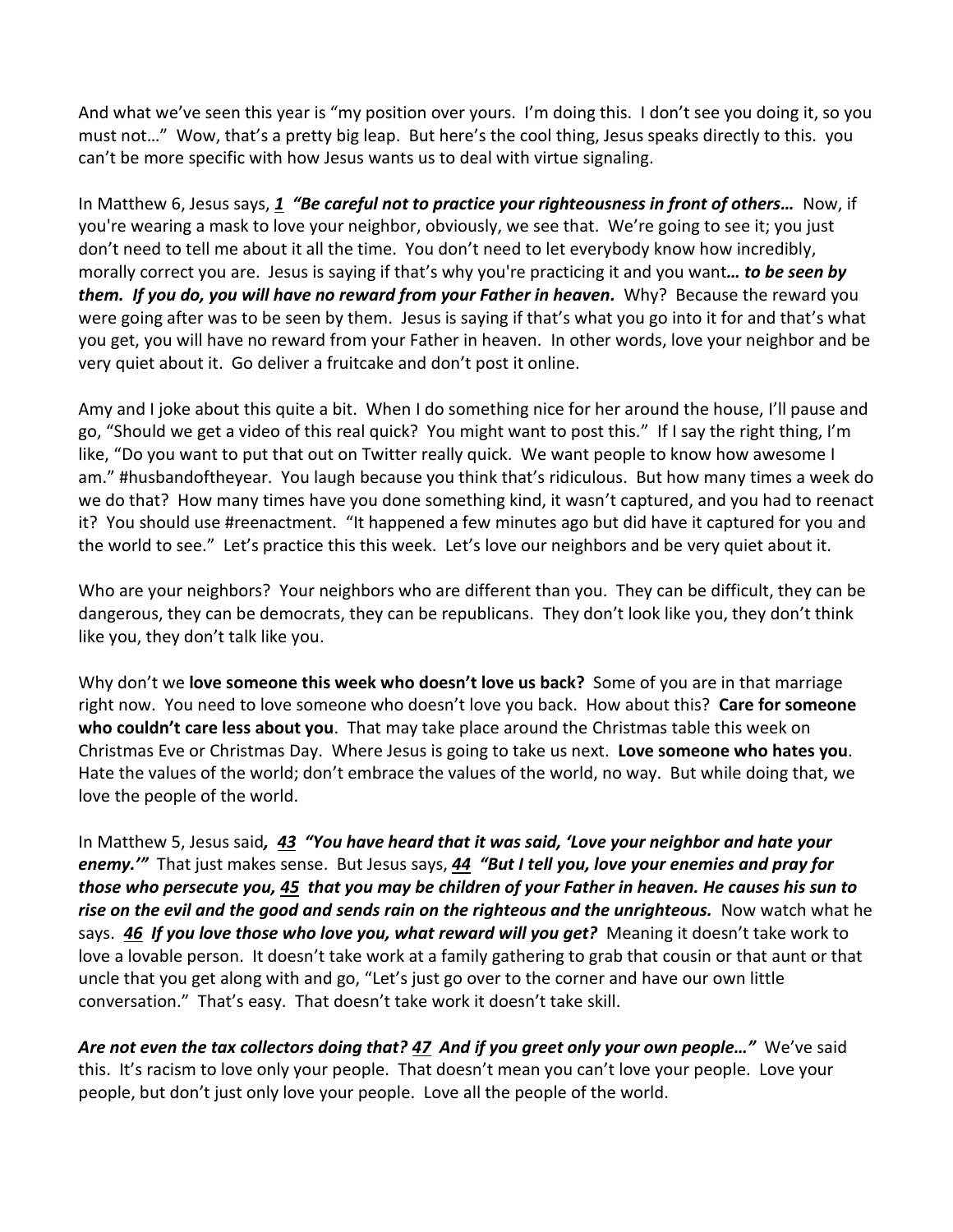## *"…what are you doing more than others? Do not even pagans do that?"* In other words, **there is no skill required in loving easy to love people**.

What we're talking about today – loving our neighbors, loving our enemies, and now loving each other during this season of 2020. I have my political opinions and I share a few and I talk to friends individually. I've done less of that online because it's just the hostility. I'm just wanting to practice everything we've been preaching of peace and hope and joy and love, everything that Advent is supposed to be teaching us and everything we're supposed to be waiting for.

My heart… This just me, so, again, there are lots of ways to do this and I know some of you have God's calling to do other things. But my heart has not been *how do we unite America?* I just don't know how to do that, I don't feel I have the skills for that, and I don't believe God has called me to do that. You may have a passion different than mine. I really, as soon as it hit… I don't think it was a decision I made. I just felt called by God, during this season, that we have to be a local church. We have to minister to the needs of our local community, local congregation.

And then the division started. In 2020, it's the mask. I'm telling you in 2021 on that list will be the vaccine. "I'm not getting the vaccine." Some are like, "I'm getting the vaccine because it's not just about me; it's about my neighbors and developing immunity around the…" So, it's going to be just like in marriage, right? The issue changes, but the same underlying issues are there. We're going to have new things to deal with. I just watch brothers and sisters in Christ going at it with each other.

There are people in here that voted like me and there are people in here who call on the name of Jesus who didn't vote like me. Some of you are like, "Camp out on that for a while." Bring it down a notch. What I'm asking you to do is love someone who didn't vote like you. Love someone who abstained from voting because of their conscience. Love someone who has a completely different opinion when the president or president elect's name pops up at Christmas.

My concern has been believers in the church. We have people who are tuning in from Germany and there are people who are tuning in from Tanzania. We have people tuning in from all over the country and we're glad you're tuning in and we love you. I don't know how to do discipleship or fellowship at a distance. I don't think it's something God has called me to, so I'm not excluding you; I'm just saying locally… But this applies to all of us. Church at home and here. Loving one another when we go at each other over the issues because the issues aren't going to stop going into 2021.

In John 13, Jesus said… Remember his prayer is for us to be one. "Father, as you and I are one, make them one." Here's how you'll be known as a disciple of Jesus. Jesus said, *[34](https://www.studylight.org/desk/?q=joh%2013:34&t1=en_niv&sr=1) "A new command I give you: Love one another. As I have loved you, so you must love one another. [35](https://www.studylight.org/desk/?q=joh%2013:35&t1=en_niv&sr=1) By this everyone will know that you are my disciples, if you love one another."*

What homework for us today. What a great opportunity for us to begin practicing, for us to be challenged. How are we loving our neighbors? And we're going beyond cookies and cupcakes. We're talking about the big issues that we disagree on. Who will we serve this week? Who will we care for? Who will we be kind with? Who will we be patient without posting online what we just did? Who will